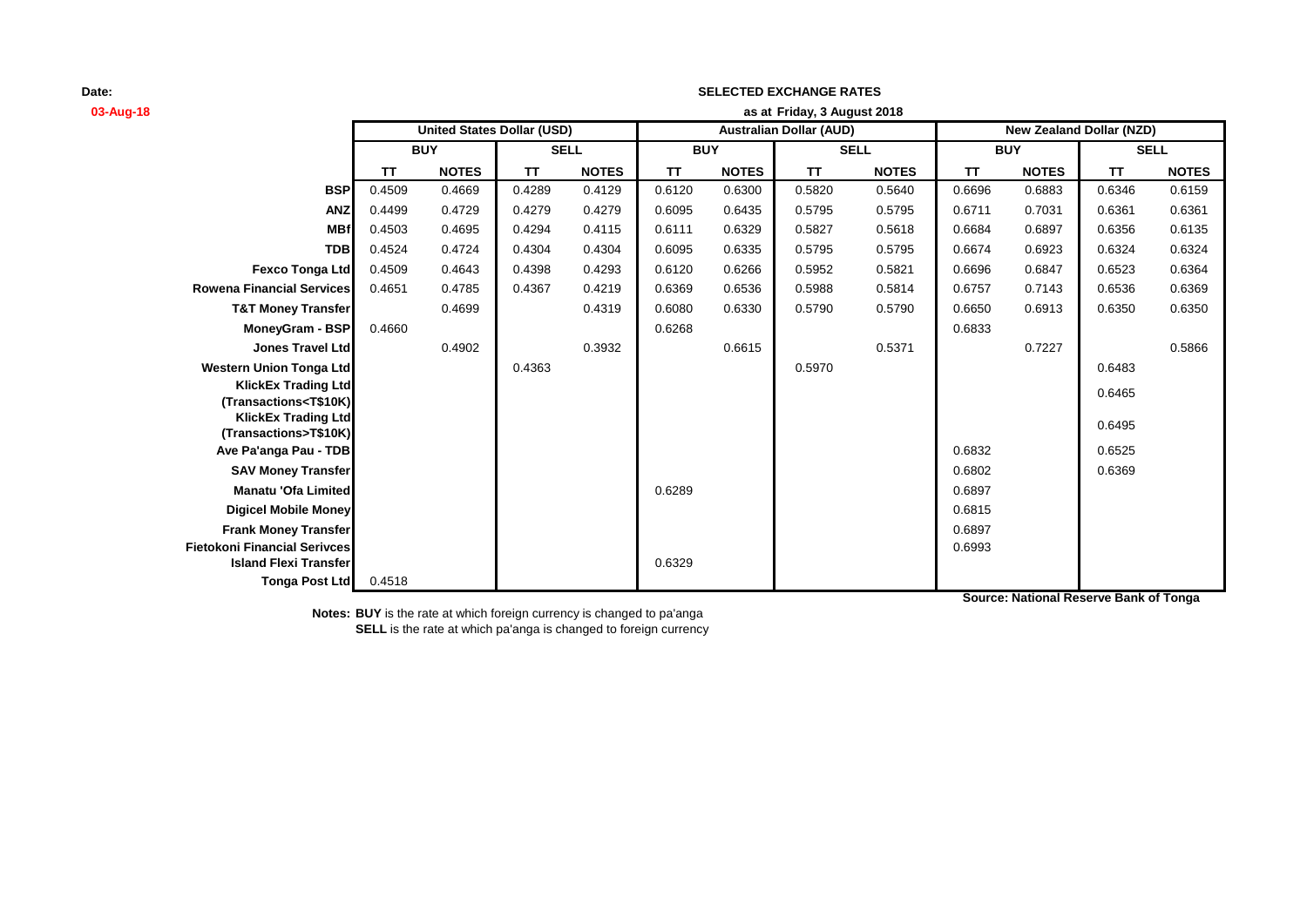| 10-Aug-18                                                         | as at Friday, 10 August 2018 |                                   |             |              |            |              |                                |              |                                 |              |             |              |
|-------------------------------------------------------------------|------------------------------|-----------------------------------|-------------|--------------|------------|--------------|--------------------------------|--------------|---------------------------------|--------------|-------------|--------------|
|                                                                   |                              | <b>United States Dollar (USD)</b> |             |              |            |              | <b>Australian Dollar (AUD)</b> |              | <b>New Zealand Dollar (NZD)</b> |              |             |              |
|                                                                   | <b>BUY</b>                   |                                   | <b>SELL</b> |              | <b>BUY</b> |              | <b>SELL</b>                    |              | <b>BUY</b>                      |              | <b>SELL</b> |              |
|                                                                   | <b>TT</b>                    | <b>NOTES</b>                      | <b>TT</b>   | <b>NOTES</b> | <b>TT</b>  | <b>NOTES</b> | <b>TT</b>                      | <b>NOTES</b> | <b>TT</b>                       | <b>NOTES</b> | TT          | <b>NOTES</b> |
| <b>BSP</b>                                                        | 0.4498                       | 0.4658                            | 0.4278      | 0.4118       | 0.6091     | 0.6271       | 0.5791                         | 0.5611       | 0.6801                          | 0.6988       | 0.6451      | 0.6264       |
| <b>ANZ</b>                                                        | 0.4488                       | 0.4718                            | 0.4268      | 0.4268       | 0.6069     | 0.6409       | 0.5769                         | 0.5769       | 0.6818                          | 0.7138       | 0.6468      | 0.6468       |
| <b>MBf</b>                                                        | 0.4492                       | 0.4673                            | 0.4283      | 0.4098       | 0.6082     | 0.6289       | 0.5798                         | 0.5587       | 0.6789                          | 0.7042       | 0.6460      | 0.6250       |
| <b>TDB</b>                                                        | 0.4513                       | 0.4713                            | 0.4293      | 0.4293       | 0.6069     | 0.6309       | 0.5769                         | 0.5769       | 0.6778                          | 0.7027       | 0.6428      | 0.6428       |
| Fexco Tonga Ltd                                                   | 0.4498                       | 0.4632                            | 0.4388      | 0.4283       | 0.6085     | 0.6235       | 0.5925                         | 0.5792       | 0.6800                          | 0.6957       | 0.6630      | 0.6467       |
| <b>Rowena Financial Services</b>                                  | 0.4545                       | 0.4785                            | 0.4367      | 0.4219       | 0.6410     | 0.6494       | 0.5952                         | 0.5780       | 0.6849                          | 0.7246       | 0.6623      | 0.6494       |
| <b>T&amp;T Money Transfer</b>                                     |                              | 0.4688                            |             | 0.4308       | 0.6080     | 0.6301       | 0.5790                         | 0.5790       | 0.6711                          | 0.6988       | 0.6430      | 0.6430       |
| <b>MoneyGram - BSP</b>                                            | 0.4668                       |                                   |             |              | 0.6228     |              |                                |              | 0.6949                          |              |             |              |
| <b>Jones Travel Ltd</b>                                           |                              | 0.4891                            |             | 0.3922       |            | 0.6585       |                                | 0.5344       |                                 | 0.7337       |             | 0.5966       |
| <b>Western Union Tonga Ltd</b>                                    |                              |                                   | 0.4370      |              |            |              | 0.5950                         |              |                                 |              | 0.6602      |              |
| <b>KlickEx Trading Ltd</b>                                        |                              |                                   |             |              |            |              |                                |              |                                 |              | 0.6570      |              |
| (Transactions <t\$10k)<br><b>KlickEx Trading Ltd</b></t\$10k)<br> |                              |                                   |             |              |            |              |                                |              |                                 |              |             |              |
| (Transactions>T\$10K)                                             |                              |                                   |             |              |            |              |                                |              |                                 |              | 0.6600      |              |
| Ave Pa'anga Pau - TDB                                             |                              |                                   |             |              |            |              |                                |              | 0.6946                          |              | 0.6633      |              |
| <b>SAV Money Transfer</b>                                         |                              |                                   |             |              |            |              |                                |              | 0.6849                          |              | 0.6410      |              |
| <b>Manatu 'Ofa Limited</b>                                        |                              |                                   |             |              | 0.6250     |              |                                |              | 0.6897                          |              |             |              |
| <b>Digicel Mobile Money</b>                                       |                              |                                   |             |              |            |              |                                |              | 0.6830                          |              |             |              |
| <b>Frank Money Transfer</b>                                       |                              |                                   |             |              |            |              |                                |              | 0.6897                          |              |             |              |
| <b>Fietokoni Financial Serivces</b>                               |                              |                                   |             |              |            |              |                                |              | 0.6993                          |              |             |              |
| <b>Island Flexi Transfer</b>                                      |                              |                                   |             |              | 0.6329     |              |                                |              |                                 |              |             |              |
| Tonga Post Ltd                                                    | 0.4540                       |                                   |             |              |            |              |                                |              |                                 |              |             |              |

**SELECTED EXCHANGE RATES**

**Notes: BUY** is the rate at which foreign currency is changed to pa'anga **SELL** is the rate at which pa'anga is changed to foreign currency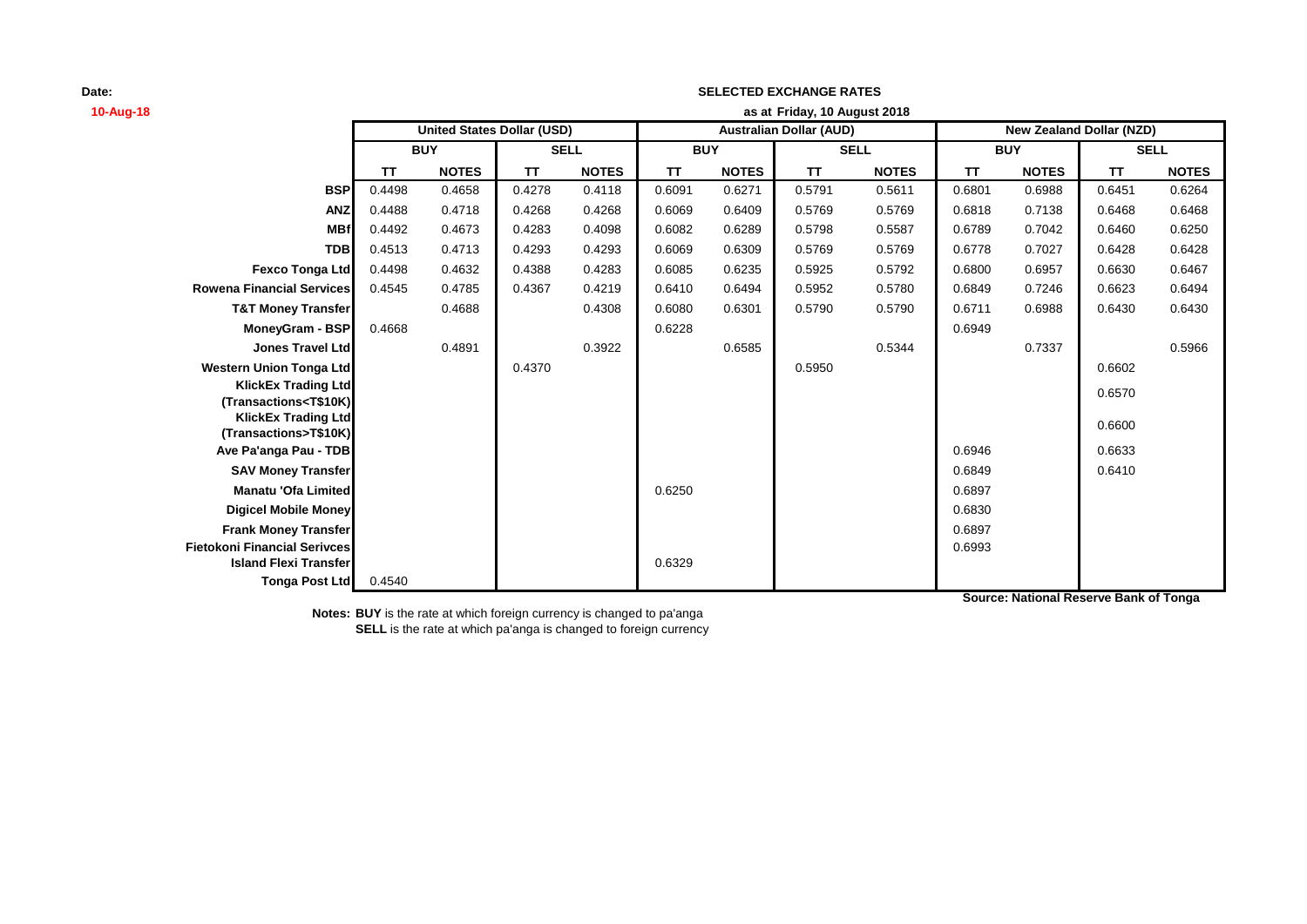| 17-Aug-18                                                         | as at Friday, 17 August 2018 |                                   |             |              |            |              |                                |              |                                 |              |             |              |
|-------------------------------------------------------------------|------------------------------|-----------------------------------|-------------|--------------|------------|--------------|--------------------------------|--------------|---------------------------------|--------------|-------------|--------------|
|                                                                   |                              | <b>United States Dollar (USD)</b> |             |              |            |              | <b>Australian Dollar (AUD)</b> |              | <b>New Zealand Dollar (NZD)</b> |              |             |              |
|                                                                   | <b>BUY</b>                   |                                   | <b>SELL</b> |              | <b>BUY</b> |              | <b>SELL</b>                    |              | <b>BUY</b>                      |              | <b>SELL</b> |              |
|                                                                   | <b>TT</b>                    | <b>NOTES</b>                      | <b>TT</b>   | <b>NOTES</b> | <b>TT</b>  | <b>NOTES</b> | <b>TT</b>                      | <b>NOTES</b> | <b>TT</b>                       | <b>NOTES</b> | <b>TT</b>   | <b>NOTES</b> |
| <b>BSP</b>                                                        | 0.4477                       | 0.4637                            | 0.4257      | 0.4097       | 0.6165     | 0.6345       | 0.5865                         | 0.5685       | 0.6806                          | 0.6993       | 0.6456      | 0.6269       |
| <b>ANZ</b>                                                        | 0.4467                       | 0.4697                            | 0.4247      | 0.4247       | 0.6135     | 0.6475       | 0.5835                         | 0.5835       | 0.6817                          | 0.7137       | 0.6467      | 0.6467       |
| <b>MBf</b>                                                        | 0.4471                       | 0.4651                            | 0.4262      | 0.4082       | 0.6156     | 0.6369       | 0.5872                         | 0.5650       | 0.6794                          | 0.7042       | 0.6465      | 0.6250       |
| <b>TDB</b>                                                        | 0.4492                       | 0.4692                            | 0.4272      | 0.4272       | 0.6136     | 0.6376       | 0.5836                         | 0.5836       | 0.6779                          | 0.7028       | 0.6429      | 0.6429       |
| Fexco Tonga Ltd                                                   | 0.4477                       | 0.4609                            | 0.4367      | 0.4262       | 0.6170     | 0.6313       | 0.5993                         | 0.5865       | 0.6800                          | 0.6963       | 0.6628      | 0.6472       |
| <b>Rowena Financial Services</b>                                  | 0.4545                       | 0.4762                            | 0.4348      | 0.4184       | 0.6369     | 0.6579       | 0.6006                         | 0.5882       | 0.6897                          | 0.7246       | 0.6627      | 0.6494       |
| <b>T&amp;T Money Transfer</b>                                     |                              | 0.4667                            |             | 0.4287       | 0.6172     | 0.6375       | 0.5890                         | 0.5890       | 0.6849                          | 0.7023       | 0.6500      | 0.6500       |
| MoneyGram - BSP                                                   | 0.4609                       |                                   |             |              | 0.6274     |              |                                |              | 0.6930                          |              |             |              |
| <b>Jones Travel Ltd</b>                                           |                              | 0.4869                            |             | 0.3902       |            | 0.5612       |                                | 0.5414       |                                 | 0.7343       |             | 0.5970       |
| <b>Western Union Tonga Ltd</b>                                    |                              |                                   | 0.4309      |              |            |              | 0.5973                         |              |                                 |              | 0.6545      |              |
| <b>KlickEx Trading Ltd</b>                                        |                              |                                   |             |              |            |              |                                |              |                                 |              | 0.6600      |              |
| (Transactions <t\$10k)<br><b>KlickEx Trading Ltd</b></t\$10k)<br> |                              |                                   |             |              |            |              |                                |              |                                 |              |             |              |
| (Transactions>T\$10K)                                             |                              |                                   |             |              |            |              |                                |              |                                 |              | 0.6630      |              |
| Ave Pa'anga Pau - TDB                                             |                              |                                   |             |              |            |              |                                |              | 0.6948                          |              | 0.6629      |              |
| <b>SAV Money Transfer</b>                                         |                              |                                   |             |              |            |              |                                |              | 0.6944                          |              | 0.6451      |              |
| <b>Manatu 'Ofa Limited</b>                                        |                              |                                   |             |              | 0.6250     |              |                                |              | 0.6897                          |              |             |              |
| <b>Digicel Mobile Money</b>                                       |                              |                                   |             |              |            |              |                                |              | 0.6960                          |              |             |              |
| <b>Frank Money Transfer</b>                                       |                              |                                   |             |              |            |              |                                |              | 0.6897                          |              |             |              |
| <b>Fietokoni Financial Serivces</b>                               |                              |                                   |             |              |            |              |                                |              | 0.6993                          |              |             |              |
| <b>Island Flexi Transfer</b>                                      |                              |                                   |             |              | 0.6369     |              |                                |              |                                 |              |             |              |
| Tonga Post Ltd                                                    | 0.4437                       |                                   |             |              |            |              |                                |              |                                 |              |             |              |

**SELECTED EXCHANGE RATES**

**Notes: BUY** is the rate at which foreign currency is changed to pa'anga **SELL** is the rate at which pa'anga is changed to foreign currency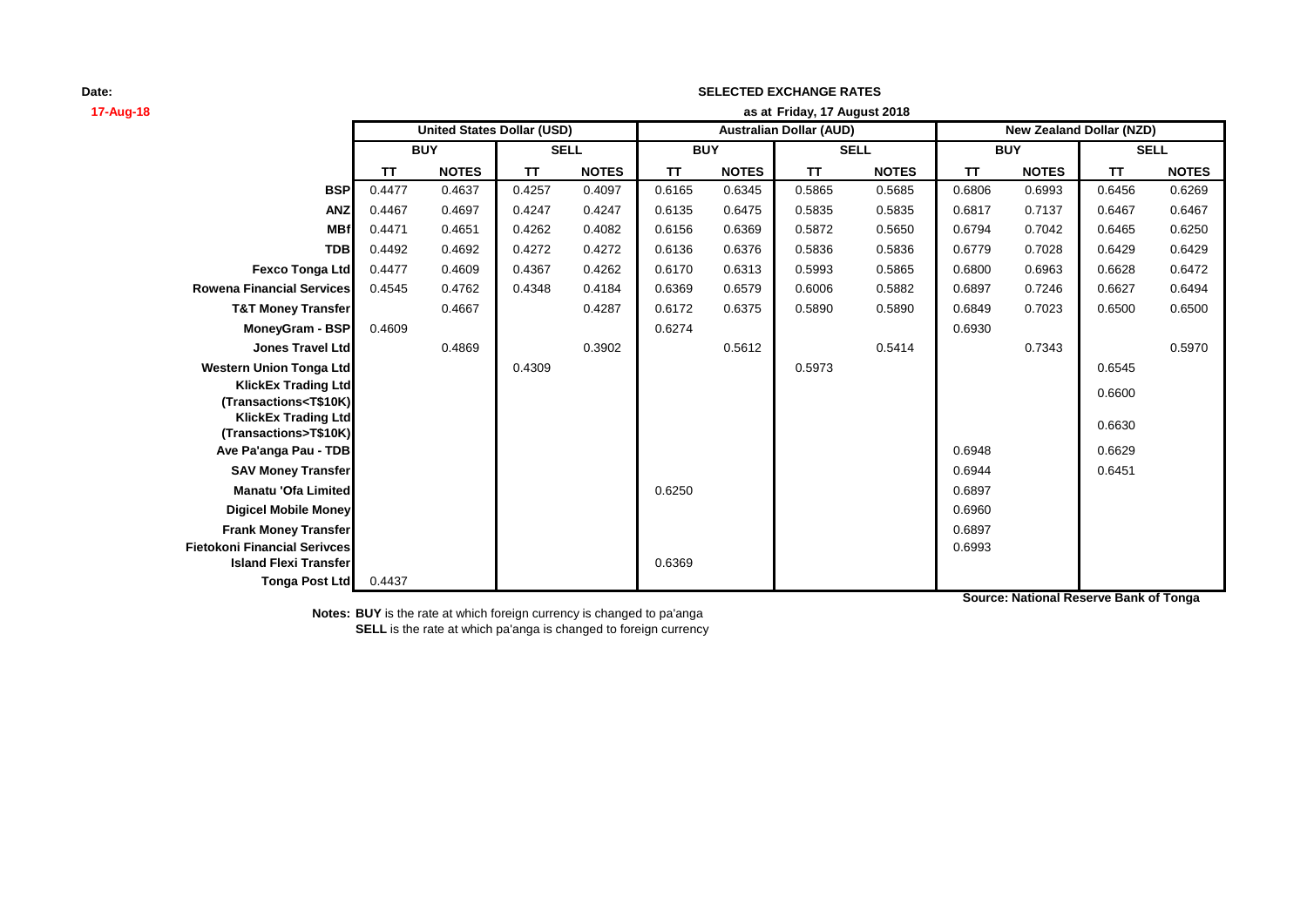| 24-Aug-18                                                         | as at Friday, 24 August 2018 |                                   |             |              |            |              |                                |              |            |              |                                 |              |
|-------------------------------------------------------------------|------------------------------|-----------------------------------|-------------|--------------|------------|--------------|--------------------------------|--------------|------------|--------------|---------------------------------|--------------|
|                                                                   |                              | <b>United States Dollar (USD)</b> |             |              |            |              | <b>Australian Dollar (AUD)</b> |              |            |              | <b>New Zealand Dollar (NZD)</b> |              |
|                                                                   | <b>BUY</b>                   |                                   | <b>SELL</b> |              | <b>BUY</b> |              | <b>SELL</b>                    |              | <b>BUY</b> |              | <b>SELL</b>                     |              |
|                                                                   | <b>TT</b>                    | <b>NOTES</b>                      | <b>TT</b>   | <b>NOTES</b> | <b>TT</b>  | <b>NOTES</b> | <b>TT</b>                      | <b>NOTES</b> | TT         | <b>NOTES</b> | <b>TT</b>                       | <b>NOTES</b> |
| <b>BSP</b>                                                        | 0.4485                       | 0.4645                            | 0.4265      | 0.4105       | 0.6189     | 0.6369       | 0.5889                         | 0.5709       | 0.6769     | 0.6956       | 0.6419                          | 0.6232       |
| <b>ANZ</b>                                                        | 0.4475                       | 0.4705                            | 0.4255      | 0.4255       | 0.6159     | 0.6499       | 0.5859                         | 0.5859       | 0.6780     | 0.7100       | 0.6430                          | 0.6430       |
| <b>MBf</b>                                                        | 0.4479                       | 0.4673                            | 0.4270      | 0.4082       | 0.6181     | 0.6410       | 0.5896                         | 0.5682       | 0.6757     | 0.6993       | 0.6429                          | 0.6211       |
| <b>TDB</b>                                                        | 0.4500                       | 0.4700                            | 0.4280      | 0.4280       | 0.6162     | 0.6402       | 0.5862                         | 0.5862       | 0.6744     | 0.6993       | 0.6394                          | 0.6394       |
| Fexco Tonga Ltd                                                   | 0.4485                       | 0.4618                            | 0.4375      | 0.4270       | 0.6189     | 0.6338       | 0.6016                         | 0.5888       | 0.6780     | 0.6924       | 0.6592                          | 0.6436       |
| <b>Rowena Financial Services</b>                                  | 0.4545                       | 0.4762                            | 0.4348      | 0.4219       | 0.6369     | 0.6579       | 0.6061                         | 0.5882       | 0.6897     | 0.7246       | 0.6627                          | 0.6452       |
| <b>T&amp;T Money Transfer</b>                                     |                              | 0.4675                            |             | 0.4295       | 0.6172     | 0.6399       | 0.5900                         | 0.5900       | 0.6666     | 0.6986       | 0.6410                          | 0.6410       |
| <b>MoneyGram - BSP</b>                                            | 0.4646                       |                                   |             |              | 0.6342     |              |                                |              | 0.6934     |              |                                 |              |
| <b>Jones Travel Ltd</b>                                           |                              | 0.4877                            |             | 0.3910       |            | 0.6687       |                                | 0.5437       |            | 0.7304       |                                 | 0.5935       |
| <b>Western Union Tonga Ltd</b>                                    |                              |                                   | 0.4343      |              |            |              | 0.6024                         |              |            |              | 0.6539                          |              |
| <b>KlickEx Trading Ltd</b>                                        |                              |                                   |             |              |            |              |                                |              |            |              | 0.6560                          |              |
| (Transactions <t\$10k)<br><b>KlickEx Trading Ltd</b></t\$10k)<br> |                              |                                   |             |              |            |              |                                |              |            |              |                                 |              |
| (Transactions>T\$10K)                                             |                              |                                   |             |              |            |              |                                |              |            |              | 0.6590                          |              |
| Ave Pa'anga Pau - TDB                                             |                              |                                   |             |              |            |              |                                |              | 0.6906     |              | 0.6595                          |              |
| <b>SAV Money Transfer</b>                                         |                              |                                   |             |              |            |              |                                |              | 0.6944     |              | 0.6451                          |              |
| <b>Manatu 'Ofa Limited</b>                                        |                              |                                   |             |              | 0.6250     |              |                                |              | 0.7042     |              |                                 |              |
| <b>Digicel Mobile Money</b>                                       |                              |                                   |             |              |            |              |                                |              | 0.7445     |              |                                 |              |
| <b>Frank Money Transfer</b>                                       |                              |                                   |             |              |            |              |                                |              | 0.6897     |              |                                 |              |
| <b>Fietokoni Financial Serivces</b>                               |                              |                                   |             |              |            |              |                                |              | 0.6993     |              |                                 |              |
| <b>Island Flexi Transfer</b>                                      |                              |                                   |             |              | 0.6410     |              |                                |              |            |              |                                 |              |
| Tonga Post Ltd                                                    | 0.4412                       |                                   |             |              |            |              |                                |              |            |              |                                 |              |

**SELECTED EXCHANGE RATES**

**Notes: BUY** is the rate at which foreign currency is changed to pa'anga **SELL** is the rate at which pa'anga is changed to foreign currency